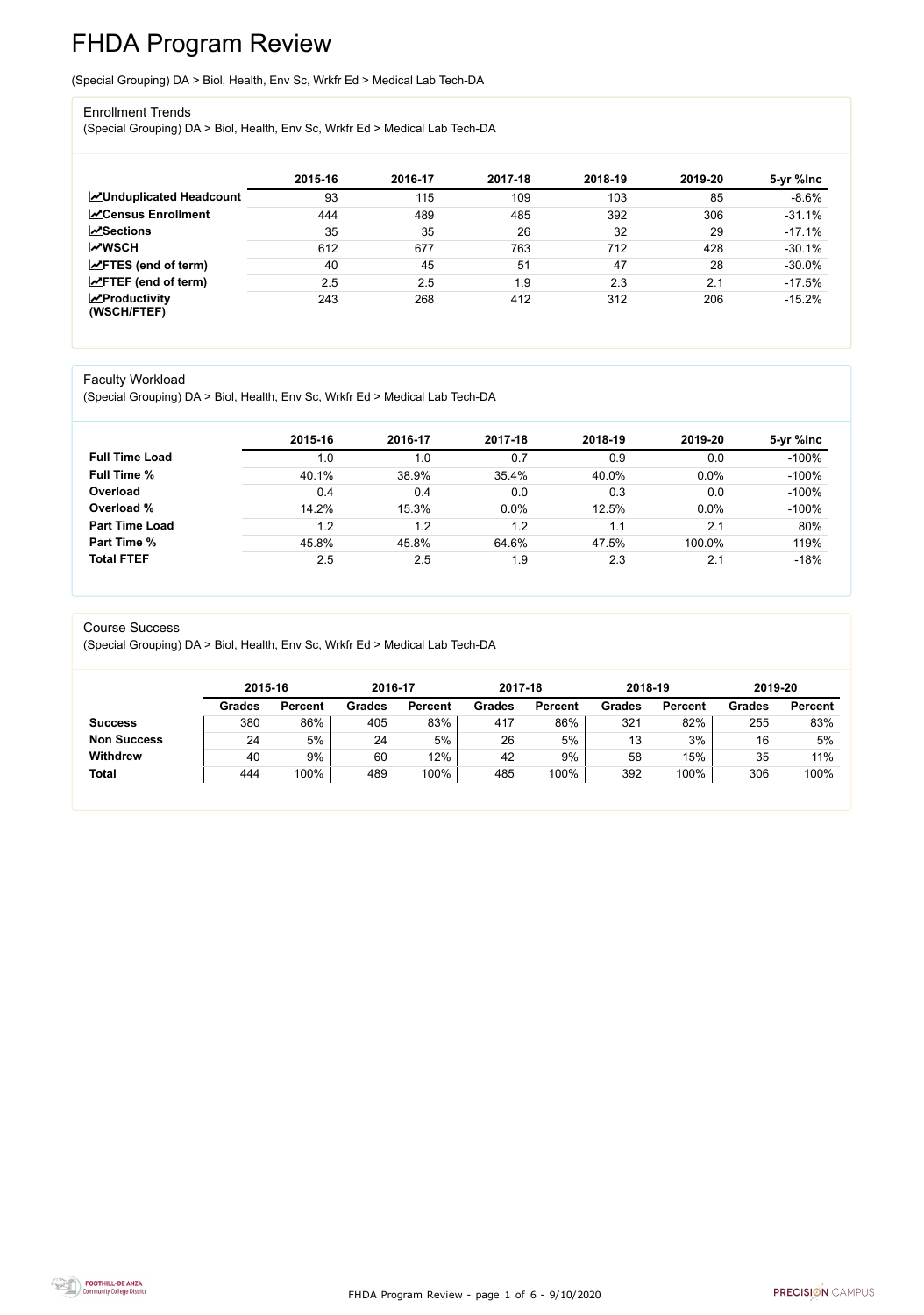FHDA Program Review - page 2 of 6 - 9/10/2020



### Course Success for African American, Latinx, and Filipinx Students

### Course Success for Asian, Native American, Pacific Islander, White, and Decline to State Students

|                    | 2015-16       |                | 2016-17       |                | 2017-18       |                | 2018-19       |                | 2019-20       |                |
|--------------------|---------------|----------------|---------------|----------------|---------------|----------------|---------------|----------------|---------------|----------------|
|                    | <b>Grades</b> | <b>Percent</b> | <b>Grades</b> | <b>Percent</b> | <b>Grades</b> | <b>Percent</b> | <b>Grades</b> | <b>Percent</b> | <b>Grades</b> | <b>Percent</b> |
| <b>Success</b>     | 91            | 86%            | 84            | 75%            | 87            | 77%            | 80            | 77%            | 80            | 82%            |
| <b>Non Success</b> |               | 8%             |               | 6%             | 12            | 11%            |               | 8%             |               | 6%             |
| <b>Withdrew</b>    |               | 6%             | 21            | 19%            | 14            | 12%            | 16            | 15%            |               | 11%            |
| <b>Total</b>       | 106           | 100%           | 112           | 100%           | 113           | 100%           | 104           | 100%           | 97            | 100%           |

|                    | 2015-16       |                | 2016-17       |                | 2017-18       |                | 2018-19       |                | 2019-20       |                |
|--------------------|---------------|----------------|---------------|----------------|---------------|----------------|---------------|----------------|---------------|----------------|
|                    | <b>Grades</b> | <b>Percent</b> | <b>Grades</b> | <b>Percent</b> | <b>Grades</b> | <b>Percent</b> | <b>Grades</b> | <b>Percent</b> | <b>Grades</b> | <b>Percent</b> |
| <b>Success</b>     | 289           | 86%            | 321           | 85%            | 330           | 89%            | 241           | 84%            | 175           | 84%            |
| <b>Non Success</b> | 15            | 4%             |               | 5%             | 14            | 4%             | 5             | 2%             | 10            | 5%             |
| <b>Withdrew</b>    | 34            | 10%            | 39            | 10%            | 28            | 8%             | 42            | 15%            | 24            | 11%            |
| <b>Total</b>       | 338           | 100%           | 377           | 100%           | 372           | 100%           | 288           | 100%           | 209           | 100%           |
|                    |               |                |               |                |               |                |               |                |               |                |

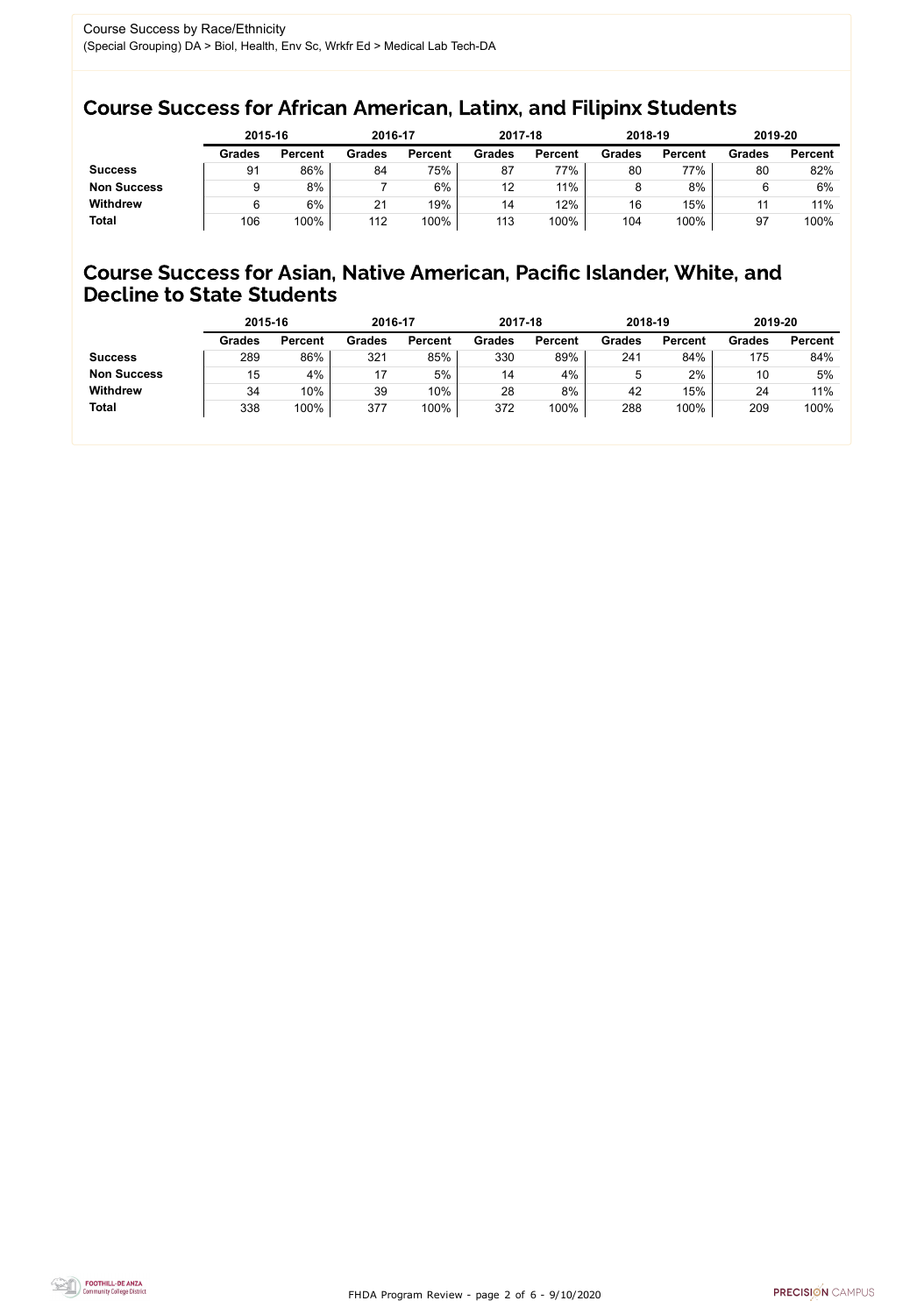FHDA Program Review - page 3 of 6 - 9/10/2020



Some courses may continue to be listed but no longer have data due to renumbering or because the course was not offered in the past five years.



## by Gender

|                     | 2015-16 |                |     | 2016-17        |     | 2017-18        |     | 2018-19        |     | 2019-20        |  |
|---------------------|---------|----------------|-----|----------------|-----|----------------|-----|----------------|-----|----------------|--|
|                     | Enr     | <b>Percent</b> | Enr | <b>Percent</b> | Enr | <b>Percent</b> | Enr | <b>Percent</b> | Enr | <b>Percent</b> |  |
| <b>Female</b>       | 319     | 72%            | 384 | 79%            | 379 | 78%            | 286 | 73%            | 248 | 81%            |  |
| <b>Male</b>         | 125     | 28%            | 99  | 20%            | 96  | 20%            | 96  | 24%            | 44  | 14%            |  |
| <b>Not Reported</b> |         | $0\%$          | 6   | $1\%$          | 10  | 2%             | 10  | 3%             | 14  | 5%             |  |
| <b>Total</b>        | 444     | 100%           | 489 | 100%           | 485 | 100%           | 392 | 100%           | 306 | 100%           |  |

## by Ethnicity

|                         | 2015-16 |                |     | 2016-17        |                | 2017-18        |                | 2018-19        | 2019-20 |                |
|-------------------------|---------|----------------|-----|----------------|----------------|----------------|----------------|----------------|---------|----------------|
|                         | Enr     | <b>Percent</b> | Enr | <b>Percent</b> | Enr            | <b>Percent</b> | Enr            | <b>Percent</b> | Enr     | <b>Percent</b> |
| <b>African American</b> | 12      | 3%             | 18  | 4%             | 16             | 3%             | 16             | 4%             | 14      | 5%             |
| Asian                   | 286     | 64%            | 296 | 61%            | 286            | 59%            | 220            | 56%            | 127     | 42%            |
| <b>Filipinx</b>         | 49      | 11%            | 30  | 6%             | 38             | 8%             | 43             | 11%            | 37      | 12%            |
| Latinx                  | 45      | 10%            | 64  | 13%            | 59             | 12%            | 45             | 11%            | 46      | 15%            |
| <b>Native American</b>  | 0       | $0\%$          | 0   | $0\%$          | 0              | 0%             | $\overline{2}$ | $1\%$          | 5       | 2%             |
| White                   | 52      | 12%            | 81  | 17%            | 84             | 17%            | 66             | 17%            | 65      | 21%            |
| <b>Decline to State</b> | 0       | $0\%$          | 0   | $0\%$          | $\overline{2}$ | 0%             | 0              | $0\%$          | 12      | 4%             |
| <b>Total</b>            | 444     | 100%           | 489 | 100%           | 485            | 100%           | 392            | 100%           | 306     | 100%           |

## by Age

|              |     | 2015-16        |     | 2016-17        |     | 2017-18        |     | 2018-19        |                | 2019-20        |  |
|--------------|-----|----------------|-----|----------------|-----|----------------|-----|----------------|----------------|----------------|--|
|              | Enr | <b>Percent</b> | Enr | <b>Percent</b> | Enr | <b>Percent</b> | Enr | <b>Percent</b> | Enr            | <b>Percent</b> |  |
| 20-24        | 46  | 10%            | 72  | 15%            | 44  | 9%             | 45  | 11%            | 4 <sup>′</sup> | 13%            |  |
| 25-39        | 309 | 70%            | 324 | 66%            | 330 | 68%            | 269 | 69%            | 217            | 71%            |  |
| $40 +$       | 89  | 20%            | 93  | 19%            | 111 | 23%            | 78  | 20%            | 48             | 16%            |  |
| <b>Total</b> | 444 | 100%           | 489 | 100%           | 485 | 100%           | 392 | 100%           | 306            | 100%           |  |

### by Education Level

|                           | 2015-16 |                |     | 2016-17        |     | 2017-18        |     | 2018-19        | 2019-20 |                |
|---------------------------|---------|----------------|-----|----------------|-----|----------------|-----|----------------|---------|----------------|
|                           | Enr     | <b>Percent</b> | Enr | <b>Percent</b> | Enr | <b>Percent</b> | Enr | <b>Percent</b> | Enr     | <b>Percent</b> |
| <b>Bachelor or higher</b> | 352     | 79%            | 363 | 74%            | 398 | 82%            | 309 | 79%            | 242     | 79%            |
| <b>Associate</b>          | 30      | 7%             | 44  | 9%             | 38  | 8%             | 33  | 8%             | 27      | 9%             |
| <b>HS/Equivalent</b>      | 62      | 14%            | 80  | 16%            | 47  | 10%            | 46  | 12%            | 37      | 12%            |
| <b>All Other</b>          |         | $0\%$          | 2   | $0\%$          |     | $0\%$          |     | 1%             |         | 0%             |
| <b>Total</b>              | 444     | 100%           | 489 | 100%           | 485 | 100%           | 392 | 100%           | 306     | 100%           |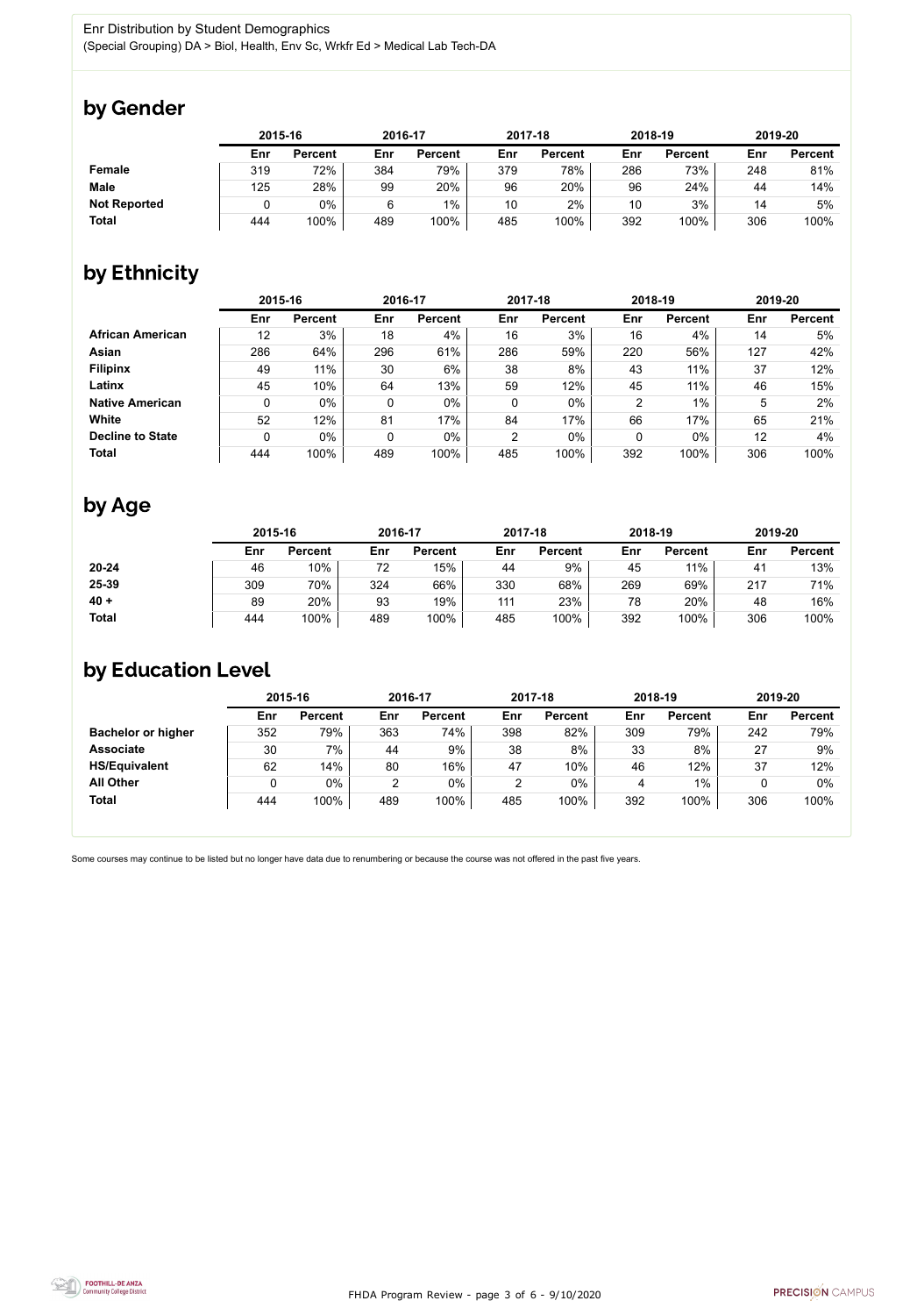FHDA Program Review - page 4 of 6 - 9/10/2020



#### Success Rates by Gender (Special Grouping) DA > Biol, Health, Env Sc, Wrkfr Ed > Medical Lab Tech-DA

|                     | 2019-20                                                                 |                |               |                |               |                |               |                |  |  |  |  |
|---------------------|-------------------------------------------------------------------------|----------------|---------------|----------------|---------------|----------------|---------------|----------------|--|--|--|--|
|                     | <b>Withdrew</b><br><b>Total</b><br><b>Non Success</b><br><b>Success</b> |                |               |                |               |                |               |                |  |  |  |  |
|                     | <b>Grades</b>                                                           | <b>Percent</b> | <b>Grades</b> | <b>Percent</b> | <b>Grades</b> | <b>Percent</b> | <b>Grades</b> | <b>Percent</b> |  |  |  |  |
| Female              | 204                                                                     | 82%            | 12            | 5%             | 32            | 13%            | 248           | 100%           |  |  |  |  |
| <b>Male</b>         | 37                                                                      | 84%            | 4             | 9%             |               | 7%             | 44            | 100%           |  |  |  |  |
| <b>Not Reported</b> | 14                                                                      | 100%           |               | $0\%$          |               | $0\%$          | 14            | 100%           |  |  |  |  |
| All                 | 255                                                                     | 83%            | 16            | 5%             | 35            | 11%            | 306           | 100%           |  |  |  |  |

|                     |                | 2018-19        |               |                                       |               |                |               |                |  |  |  |  |  |  |
|---------------------|----------------|----------------|---------------|---------------------------------------|---------------|----------------|---------------|----------------|--|--|--|--|--|--|
|                     | <b>Success</b> |                |               | <b>Withdrew</b><br><b>Non Success</b> |               |                | <b>Total</b>  |                |  |  |  |  |  |  |
|                     | <b>Grades</b>  | <b>Percent</b> | <b>Grades</b> | <b>Percent</b>                        | <b>Grades</b> | <b>Percent</b> | <b>Grades</b> | <b>Percent</b> |  |  |  |  |  |  |
| Female              | 243            | 85%            | 9             | 3%                                    | 34            | 12%            | 286           | 100%           |  |  |  |  |  |  |
| <b>Male</b>         | 68             | 71%            | 4             | 4%                                    | 24            | 25%            | 96            | 100%           |  |  |  |  |  |  |
| <b>Not Reported</b> | 10             | 100%           |               | 0%                                    |               | $0\%$          | 10            | 100%           |  |  |  |  |  |  |
| All                 | 321            | 82%            | 13            | 3%                                    | 58            | 15%            | 392           | 100%           |  |  |  |  |  |  |

|                     |               | 2017-18                                                                 |               |                |               |                |               |                |  |  |  |  |  |  |
|---------------------|---------------|-------------------------------------------------------------------------|---------------|----------------|---------------|----------------|---------------|----------------|--|--|--|--|--|--|
|                     |               | <b>Withdrew</b><br><b>Total</b><br><b>Non Success</b><br><b>Success</b> |               |                |               |                |               |                |  |  |  |  |  |  |
|                     | <b>Grades</b> | <b>Percent</b>                                                          | <b>Grades</b> | <b>Percent</b> | <b>Grades</b> | <b>Percent</b> | <b>Grades</b> | <b>Percent</b> |  |  |  |  |  |  |
| Female              | 328           | 87%                                                                     | 25            | $7\%$          | 26            | 7%             | 379           | 100%           |  |  |  |  |  |  |
| <b>Male</b>         | 79            | 82%                                                                     |               | $1\%$          | 16            | 17%            | 96            | 100%           |  |  |  |  |  |  |
| <b>Not Reported</b> | 10            | 100%                                                                    |               | $0\%$          |               | 0%             | 10            | 100%           |  |  |  |  |  |  |
| All                 | 417           | 86%                                                                     | 26            | 5%             | 42            | 9%             | 485           | 100%           |  |  |  |  |  |  |

|                     | 2016-17                                                                 |                |               |                |               |                |               |                |  |
|---------------------|-------------------------------------------------------------------------|----------------|---------------|----------------|---------------|----------------|---------------|----------------|--|
|                     | <b>Withdrew</b><br><b>Total</b><br><b>Non Success</b><br><b>Success</b> |                |               |                |               |                |               |                |  |
|                     | <b>Grades</b>                                                           | <b>Percent</b> | <b>Grades</b> | <b>Percent</b> | <b>Grades</b> | <b>Percent</b> | <b>Grades</b> | <b>Percent</b> |  |
| Female              | 307                                                                     | 80%            | 23            | 6%             | 54            | 14%            | 384           | 100%           |  |
| <b>Male</b>         | 92                                                                      | 93%            |               | 1%             | 6             | 6%             | 99            | 100%           |  |
| <b>Not Reported</b> | 6                                                                       | 100%           |               | 0%             |               | $0\%$          | 6             | 100%           |  |
| <b>All</b>          | 405                                                                     | 83%            | 24            | 5%             | 60            | 12%            | 489           | 100%           |  |

|                     | 2015-16                                                          |                |               |                |               |                |               |                |  |
|---------------------|------------------------------------------------------------------|----------------|---------------|----------------|---------------|----------------|---------------|----------------|--|
|                     | Withdrew<br><b>Total</b><br><b>Non Success</b><br><b>Success</b> |                |               |                |               |                |               |                |  |
|                     | <b>Grades</b>                                                    | <b>Percent</b> | <b>Grades</b> | <b>Percent</b> | <b>Grades</b> | <b>Percent</b> | <b>Grades</b> | <b>Percent</b> |  |
| Female              | 261                                                              | 82%            | 20            | 6%             | 38            | 12%            | 319           | 100%           |  |
| <b>Male</b>         | 119                                                              | 95%            | 4             | 3%             | ⌒             | 2%             | 125           | 100%           |  |
| <b>Not Reported</b> |                                                                  | N/A            | 0             | N/A            | υ             | N/A            |               | 100%           |  |
| All                 | 380                                                              | 86%            | 24            | 5%             | 40            | 9%             | 444           | 100%           |  |

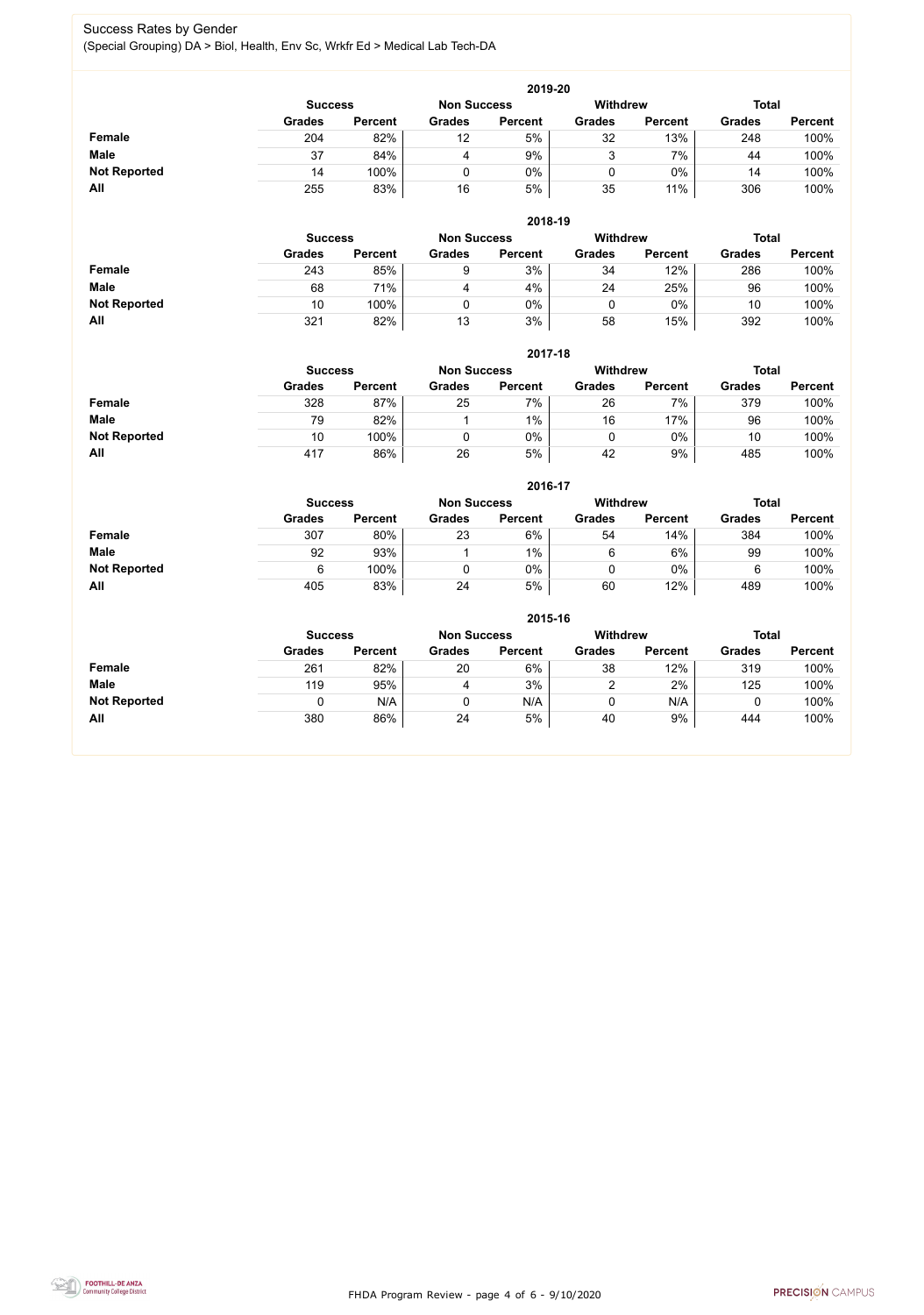FHDA Program Review - page 5 of 6 - 9/10/2020



#### Success Rates by Age (Special Grouping) DA > Biol, Health, Env Sc, Wrkfr Ed > Medical Lab Tech-DA

|           |               | 2019-20        |               |                |                 |                |               |                |  |  |
|-----------|---------------|----------------|---------------|----------------|-----------------|----------------|---------------|----------------|--|--|
|           |               | <b>Success</b> |               |                | <b>Withdrew</b> |                | <b>Total</b>  |                |  |  |
|           | <b>Grades</b> | <b>Percent</b> | <b>Grades</b> | <b>Percent</b> | <b>Grades</b>   | <b>Percent</b> | <b>Grades</b> | <b>Percent</b> |  |  |
| $20 - 24$ | 35            | 85%            |               | 2%             | 5               | 12%            | 41            | 100%           |  |  |
| 25-39     | 189           | 87%            | 9             | 4%             | 19              | 9%             | 217           | 100%           |  |  |
| $40 +$    | 31            | 65%            | 6             | 13%            | 11              | 23%            | 48            | 100%           |  |  |
| All       | 255           | 83%            | 16            | 5%             | 35              | 11%            | 306           | 100%           |  |  |
|           |               |                |               |                |                 |                |               |                |  |  |

|           | 2018-19                                                          |                |               |                |               |                |               |                |  |
|-----------|------------------------------------------------------------------|----------------|---------------|----------------|---------------|----------------|---------------|----------------|--|
|           | Withdrew<br><b>Total</b><br><b>Non Success</b><br><b>Success</b> |                |               |                |               |                |               |                |  |
|           | <b>Grades</b>                                                    | <b>Percent</b> | <b>Grades</b> | <b>Percent</b> | <b>Grades</b> | <b>Percent</b> | <b>Grades</b> | <b>Percent</b> |  |
| $20 - 24$ | 32                                                               | 71%            |               | 2%             | 12            | 27%            | 45            | 100%           |  |
| 25-39     | 230                                                              | 86%            |               | 3%             | 32            | 12%            | 269           | 100%           |  |
| $40 +$    | 59                                                               | 76%            | 5             | 6%             | 14            | 18%            | 78            | 100%           |  |
| All       | 321                                                              | 82%            | 13            | 3%             | 58            | 15%            | 392           | 100%           |  |

|           | 2017-18                                                 |                |               |                |               |                |               |                |  |
|-----------|---------------------------------------------------------|----------------|---------------|----------------|---------------|----------------|---------------|----------------|--|
|           | <b>Withdrew</b><br><b>Non Success</b><br><b>Success</b> |                |               |                |               |                |               | <b>Total</b>   |  |
|           | <b>Grades</b>                                           | <b>Percent</b> | <b>Grades</b> | <b>Percent</b> | <b>Grades</b> | <b>Percent</b> | <b>Grades</b> | <b>Percent</b> |  |
| $20 - 24$ | 41                                                      | 93%            |               | 2%             | ⌒             | 5%             | 44            | 100%           |  |
| 25-39     | 283                                                     | 86%            | 19            | 6%             | 28            | 8%             | 330           | 100%           |  |
| $40 +$    | 93                                                      | 84%            | 6             | 5%             | 12            | 11%            | 111           | 100%           |  |
| All       | 417                                                     | 86%            | 26            | 5%             | 42            | 9%             | 485           | 100%           |  |

|        | 2016-17                                                                 |                |               |                |               |                |               |                |  |
|--------|-------------------------------------------------------------------------|----------------|---------------|----------------|---------------|----------------|---------------|----------------|--|
|        | <b>Withdrew</b><br><b>Total</b><br><b>Non Success</b><br><b>Success</b> |                |               |                |               |                |               |                |  |
|        | <b>Grades</b>                                                           | <b>Percent</b> | <b>Grades</b> | <b>Percent</b> | <b>Grades</b> | <b>Percent</b> | <b>Grades</b> | <b>Percent</b> |  |
| 20-24  | 61                                                                      | 85%            |               | $1\%$          | 10            | 14%            | 72            | 100%           |  |
| 25-39  | 268                                                                     | 83%            | 22            | 7%             | 34            | 10%            | 324           | 100%           |  |
| $40 +$ | 76                                                                      | 82%            |               | $1\%$          | 16            | 17%            | 93            | 100%           |  |
| All    | 405                                                                     | 83%            | 24            | 5%             | 60            | 12%            | 489           | 100%           |  |

|           |               |                |               | 2015-16        |                 |                |               |                |  |
|-----------|---------------|----------------|---------------|----------------|-----------------|----------------|---------------|----------------|--|
|           |               | <b>Success</b> |               |                | <b>Withdrew</b> |                | <b>Total</b>  |                |  |
|           | <b>Grades</b> | <b>Percent</b> | <b>Grades</b> | <b>Percent</b> | <b>Grades</b>   | <b>Percent</b> | <b>Grades</b> | <b>Percent</b> |  |
| $20 - 24$ | 44            | 96%            |               | 4%             | U               | 0%             | 46            | 100%           |  |
| 25-39     | 259           | 84%            | 18            | 6%             | 32              | 10%            | 309           | 100%           |  |
| $40 +$    | 77            | 87%            | 4             | 4%             | 8               | 9%             | 89            | 100%           |  |
| All       | 380           | 86%            | 24            | 5%             | 40              | 9%             | 444           | 100%           |  |
|           |               |                |               |                |                 |                |               |                |  |